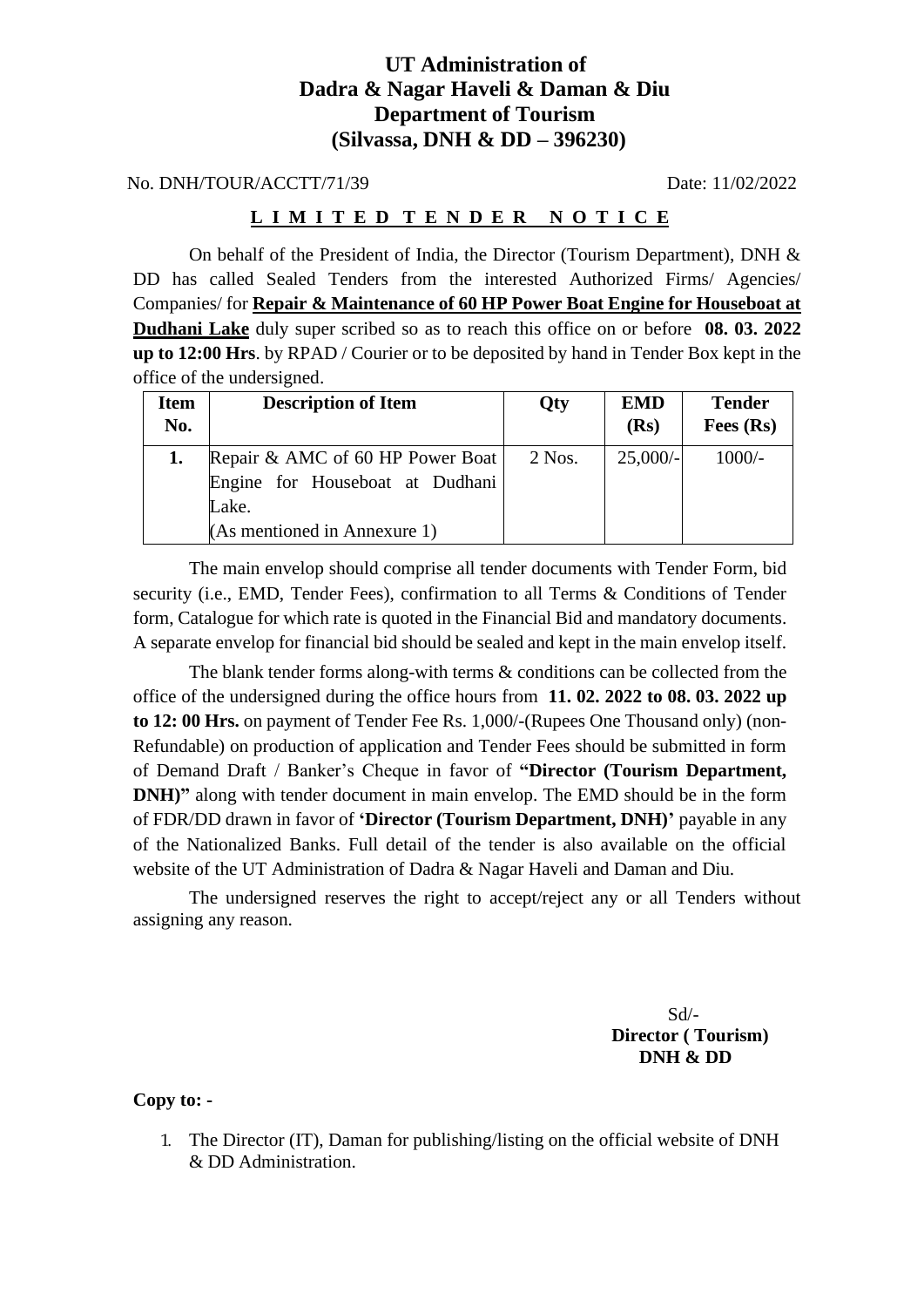### **UT Administration of Dadra & Nagar Haveli & Daman & Diu Department of Tourism (Silvassa, DNH & DD – 396230)**

**Date of issue of Tender : 11. 02. 2022 Last Date of submission of Tender : 08. 03. 2022 till 12:00 Hrs.**

**E.M.D. : Rs. 25,000/- Tender Fee** : Rs. 1,000/-

### **L I M I T E D T E N D E R F O R M**

This tender form is issued to M/s.

of

On receipt of Tender fees Rs. 1,000/- (Rupees One Thousand only) vide Receipt No. Dated: / /2022.

Place: Silvassa, DNH Sd/-

**Director (Tourism) DNH & DD**

**To, The Director (Tourism), Silvassa, DNH & DD.**

I/We the undersigned of M/s.

hereby offer

my/our rates as enclosed. I/We agree with the terms and conditions attached with this tender and assure to supply of the goods as per specification/requirement.

(Sign & Name of the Supplier)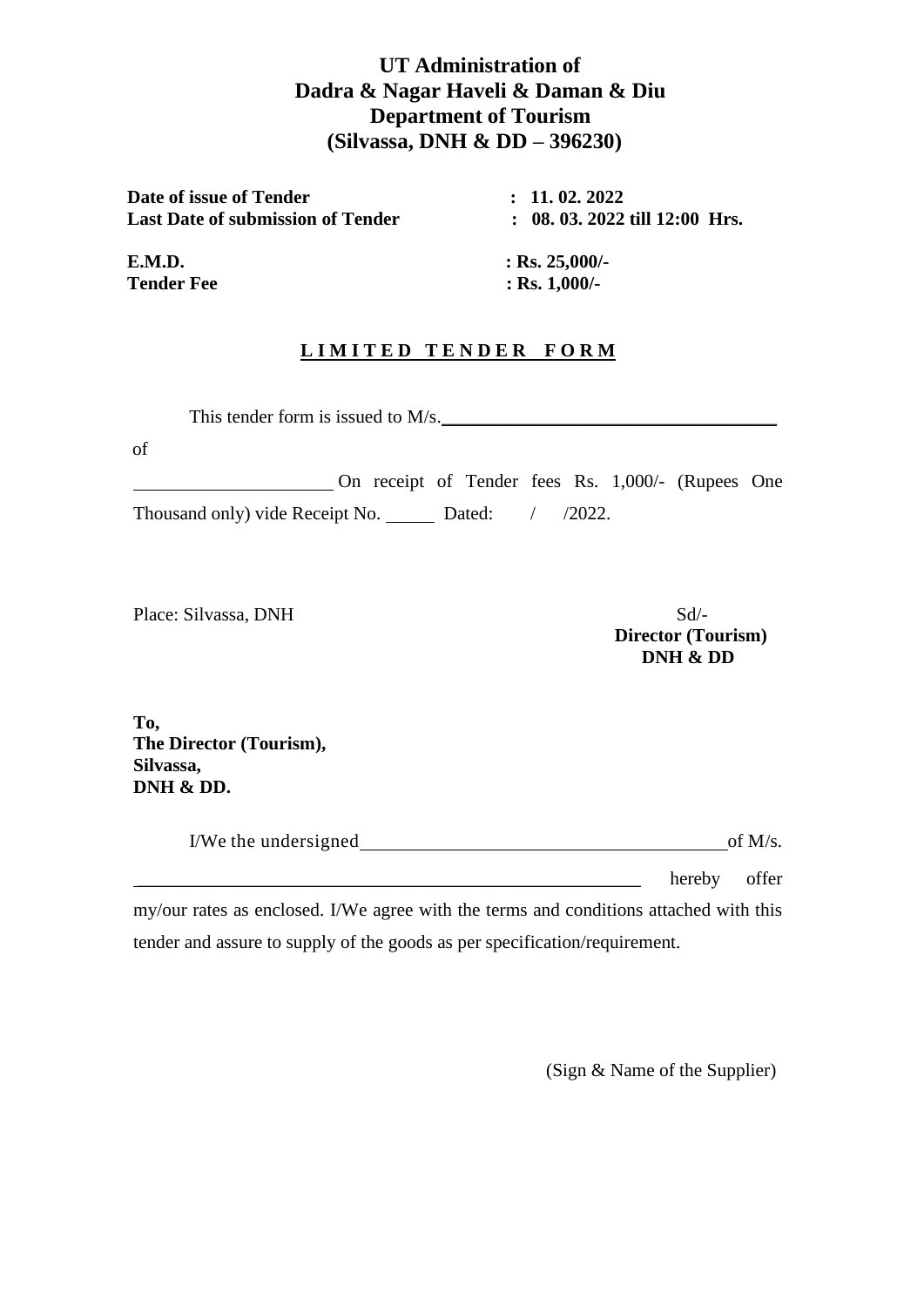## **GENERAL TERMS & CONDITIONS**

#### **REPAIR & MAINTENANCE OF 60 HP POWER BOAT ENGINE FOR HOUSEBOAT AT DUDHANI LAKE**

- **1.** The rates quoted should be inclusive all applicable taxe**s,** transportation, and Installation.
- 2. The rates(s) quoted should be strictly for repair and AMC of power boat engines (marine electrical equipment's) only.
- 3. The rates quoted should be valid for a period of 01 year.
- 4. The Tenderer/ Bidder securing the Lowest Position (L1) based on financials quoted (Lowest Rates) will be awarded asthe successful bidder.
- 5. The single rate of items as mentioned in the **financial bid (Annexure I)** should be quoted along with total amount inclusive of all taxes, transportation, and installation otherwise tender will be rejected. Rates quoted for items other than the required Specifications shall not be considered. Financial bid should be sealed in a separate envelope in the tender cover.
- 6. The interested bidder may visit the office of the undersigned with prior intimation for inspection of the engines before submission of the bid.
- 7. The decision of the Tender Inviting Officer for acceptance / rejection, if any article supplied including the decision for equivalent specifications, standard and quality etc. of any items shall be final.
- **8. The bidder has to submit the mandatory documents as under: - (Eligibility Criteria).**
- Tender Fee in form of Demand Draft (DD) of Rs. 1,000/-
- EMD in form of Demand Draft (DD)/Fixed Deposit Receipt (FDR) of Rs. 25,000/-
- Copy of PAN Card.
- Copy of GST Certificate.
- Copy of Tender Document duly signed and stamped by the bidder on all pages.
- Copy of Registered License of Marine related services.
- 9. The Tender Fees and EMD should be in the form of FDR/DD drawn in favor of **'Director (Tourism), DNH** payable in any of the Nationalized Banks. Tenders received without Earnest Money and Tender Fees will be summarily rejected.
- 10. The tenders will be opened in the presence of the bidders or their authorized representatives, if any, present in the office of the Tender Inviting Officer.
- 11. The right to accept or reject without assigning any reasons any or all tenders in part or whole is reserved with the Tender Inviting Officer and his decision(s) or all matters relating to acceptance or rejection of the tenders as a whole or in part will be final and binding to all.
- 12. The tender/offers received which do not confirm with the terms & conditions of this office will be summarily rejected.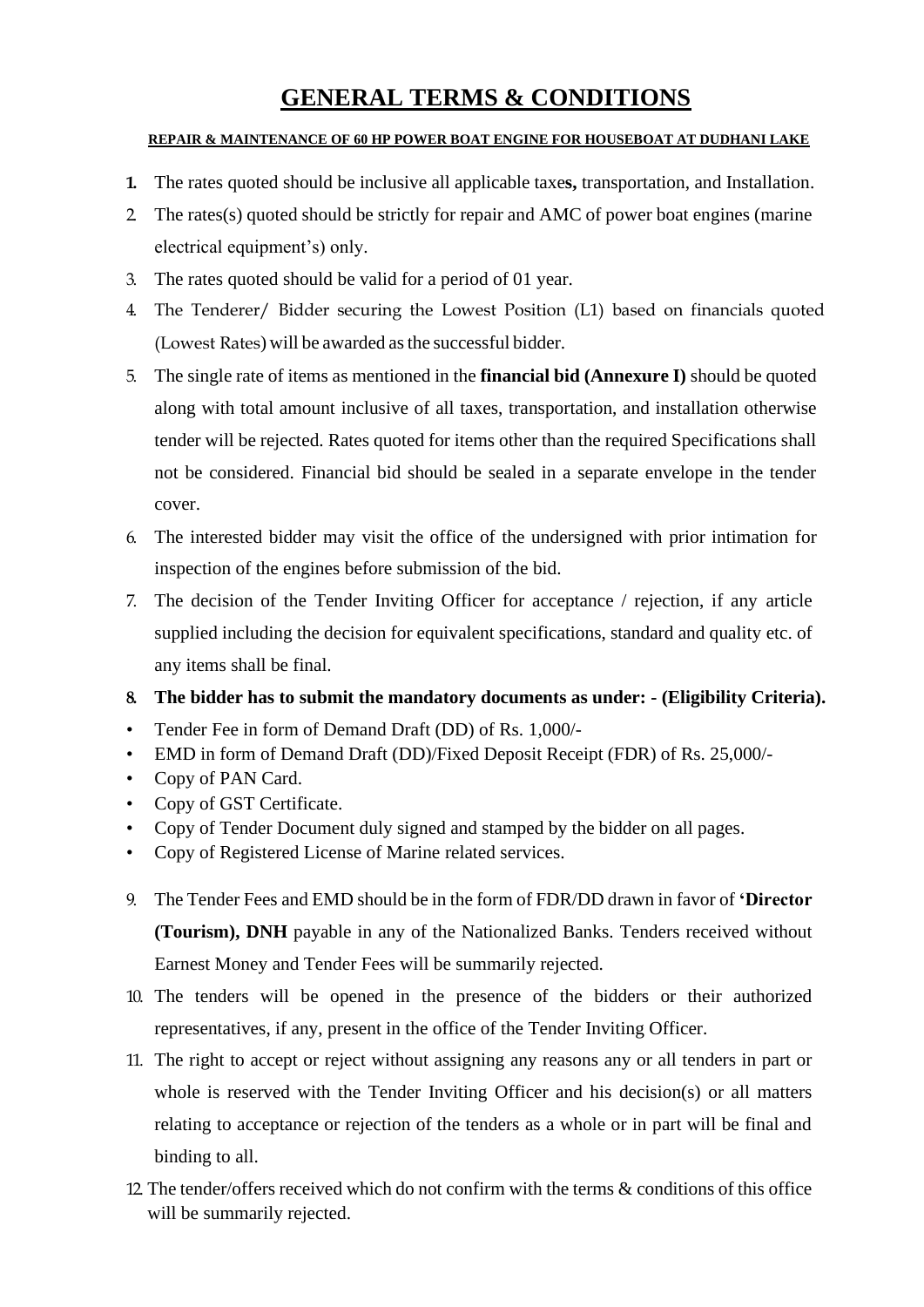- 13. If the bidders, whose tender is accepted, fails to execute the supply order within stipulated time the earnest money deposit of such bidder will stand forfeited by the Government.
- 14. All disputes subject to Dadra & Nagar Haveli District & Daman & Diu Jurisdiction only.

### **SCOPE OF WORK**

- 1. The agency should provide the rates of repair of 2 nos. motorboat engines including 6 months warranty in any case, the agency has to repair it at free of cost within the warranty period. Further annual maintenance contract (AMC) rates for 02 years shall also be filled by the agency in the financial bid and the regular service under AMC shall be carried out every 3 months till the completion of AMC period.
- 2. Total no. of power boat engines to be repaired is **two (02) nos.** The agency has to repair the engines as per the specifications mentioned in Annexure I of the tender document.

### *Details of boat engine: -*

Brand - Mercury Marine. Horsepower  $-60$ . Kilowatt  $-44.1$  $LB - 219$  $KG - 99.5.$ 

- 3. The agency should repair and install the boat engines at the venue (i.e., Dudhani Jetty), In case the agency has to take the engines at their garage, the transportation and labour will be borne by agency itself. No, separate transportation, labour or installation charges would be provided to the agency in any case.
- 4. The agency has to complete the repairing and installation work within 15 days from the time of the issue of the work order.
- 5. The agency should have relevant experience in maintenance and repairs of marine electrical/ motor equipment's.

### THE ABOVE CONDITIONS ARE ACCEPTED & ARE BINDING TO ME / US.

### **Tender Inviting Officer**

 **Signature of the Bidder with seal Director (Tourism)** 

 Sd/- **DNH & DD**

**NOTE**: Please submit one copy of this Tender Document duly signed and stamped on all pages in your tender cover and financial bid in a separate envelope.